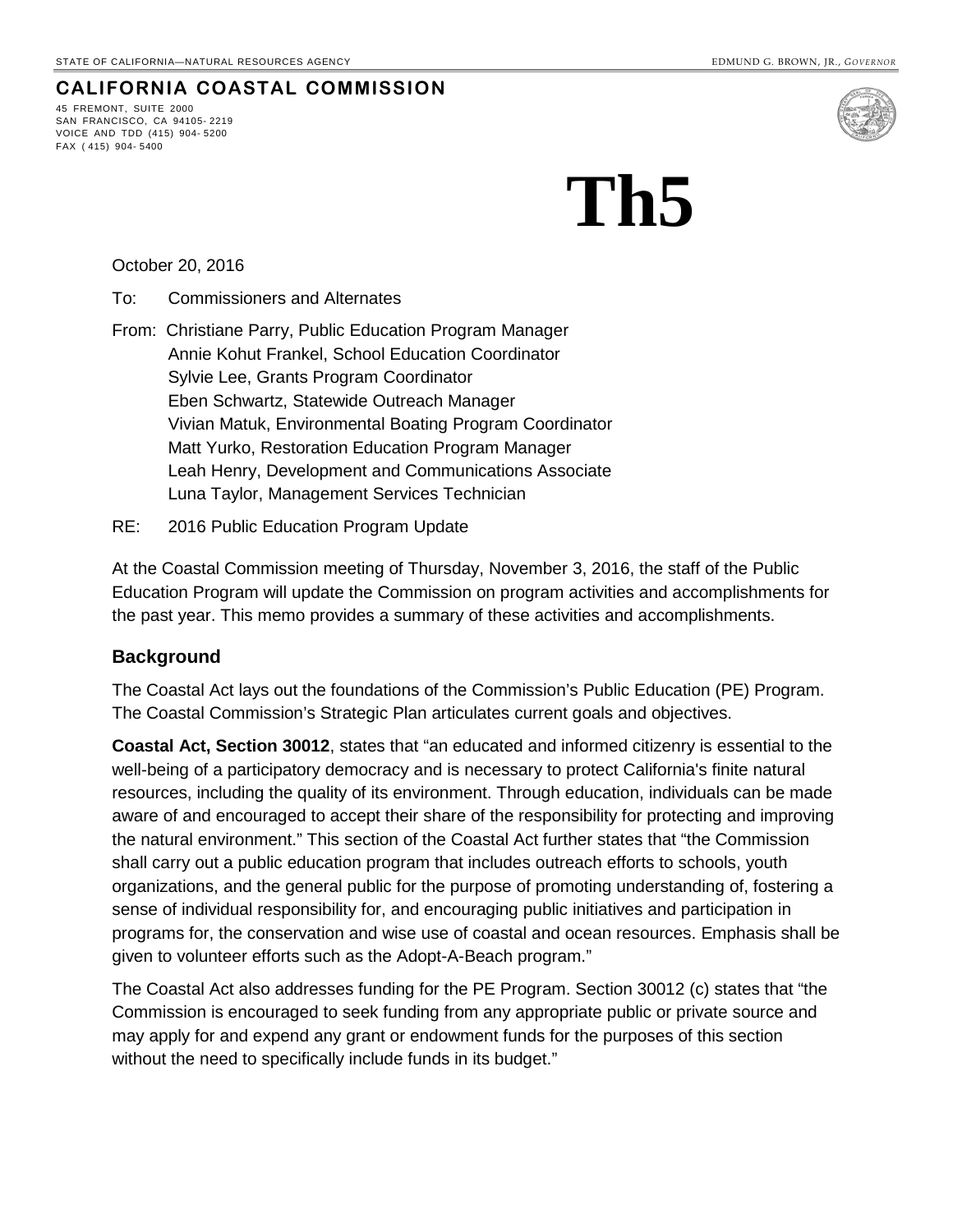**The Commission's Strategic Plan** addresses PE Program objectives and actions in several sections. Where relevant, this update report will point out programmatic links to the Strategic Plan.

#### **2016 Activities**

The Public Education (PE) Program continued to carry out the Coastal Commission's core education and outreach programs, while adding enhancements and developing new initiatives. Working collaboratively with a wide array of organizations and individuals, including non-profits, government entities, schools and other educational institutions, citizen groups, recreational associations, visitor-serving facilities, and businesses, these programs seek to educate and involve Californians of all ages, ethnicities, income levels, and physical abilities, whether they live along the coast or inland, with a particular emphasis on reaching Californians who are underserved in terms of access to the coast and to marine education programs.

Topics addressed include ocean pollution (including marine debris), habitat restoration, climate change, sustainability choices, wildlife, ocean literacy, coastal science, and policy. Some PE Programs reach the public directly; while others provide coordination support, educational resources, grants, training, and technical assistance.

The following description organizes PE Programs according to audiences, beginning with programs that target specific audiences, followed by programs for schools and educators, and programs for general public audiences. The final sections address PE work that involves policy and coordination, and funding sources.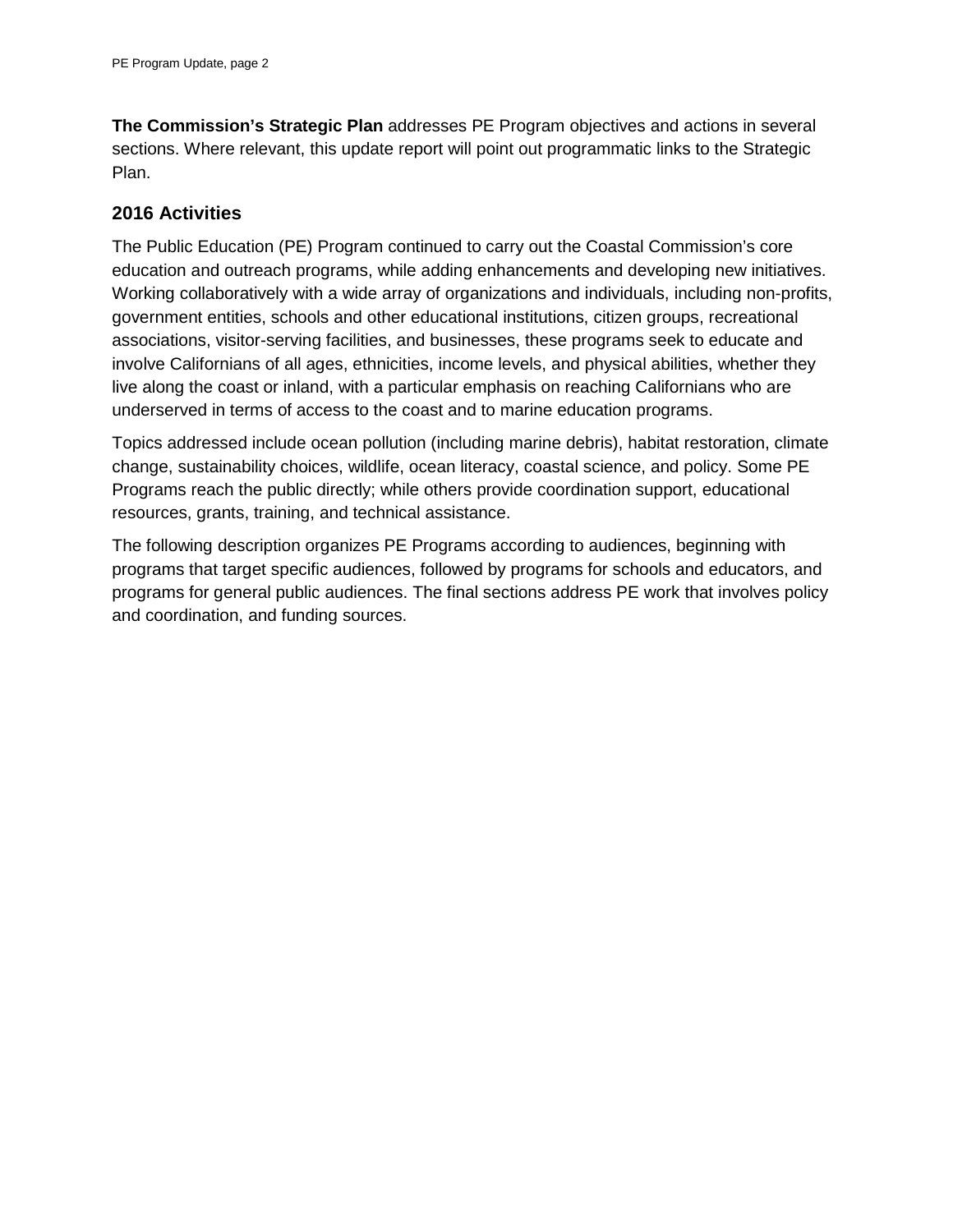## **Program Activities and Accomplishments 2016**

## *Programs for Specific Audiences*

#### **Beach Wheelchairs**

The Coastal Commission is committed to helping *all* visitors to the coast experience the beach firsthand. The Commission's beach wheelchair program aims to ensure that these chairs, which have wide, balloon tires that are able to move across soft sand, are widely available. To this end, the Commission has awarded \$122,000 to a variety of jurisdictions up and down the coast for the purchase of beach wheelchairs. In 2016, this included three new chairs for Crystal Cove State Park; a chair for the Arcata Marsh Interpretive Center; and a new chair for Asilomar State Beach, which also received funding to test out a wheeled beach walker, which people push by themselves while they're standing up. In some years this funding has been made in conjunction with matching contributions from the Coastal Conservancy.

The Commission maintains a webpage - [http://www.coastal.ca.gov/access/beach](http://www.coastal.ca.gov/access/beach-wheelchairs.html)[wheelchairs.html](http://www.coastal.ca.gov/access/beach-wheelchairs.html) - that includes a map showing the location of beaches with wheelchairs available for use by the public.

#### **Boating Clean and Green Program**

This program is a partnership with the California State Parks Division of Boating and Waterways. The program educates boaters about clean and safe boating practices and provides technical assistance to marinas and local governments to increase the availability of environmental services for boaters.

**Clean Boating Kits and the Dockwalker Program.** In 2016, the Boating Clean and Green Program developed and distributed 6,500 boater kits. Boater kits are designed to provide boaters with knowledge and tools to reduce their environmental impact. They include information on clean boating practices as well as an oil only absorbent bilge pillow. A new pollution prevention tool was included in the 2016 boater kits: a fuel bib. The kits are distributed by volunteer Dockwalkers. This year staff conducted 11 Dockwalker trainings at various locations throughout the state, and trained more than 160 volunteer Dockwalkers.

**Boat Shows, Boating Events, and Clean Boating Seminars.** Staff participated in two boat shows and boating events and conducted six clean boating seminars. These boating events and seminars reached over 1,200 boaters.

**Fishing Line Recycling Stations**. With support from the BoatUS Foundation, the program installed 23 new monofilament fishing line recycling stations in 2016. Since 2009, the program has installed a total of 226 stations, located throughout the state. The stations and their locations can be seen at: [http://goo.gl/maps/5zF5F.](http://goo.gl/maps/5zF5F) To date, 1,230 pounds of fishing line have been collected and recycled. Stretched out, this line would stretch from San Francisco to Athens, Ohio!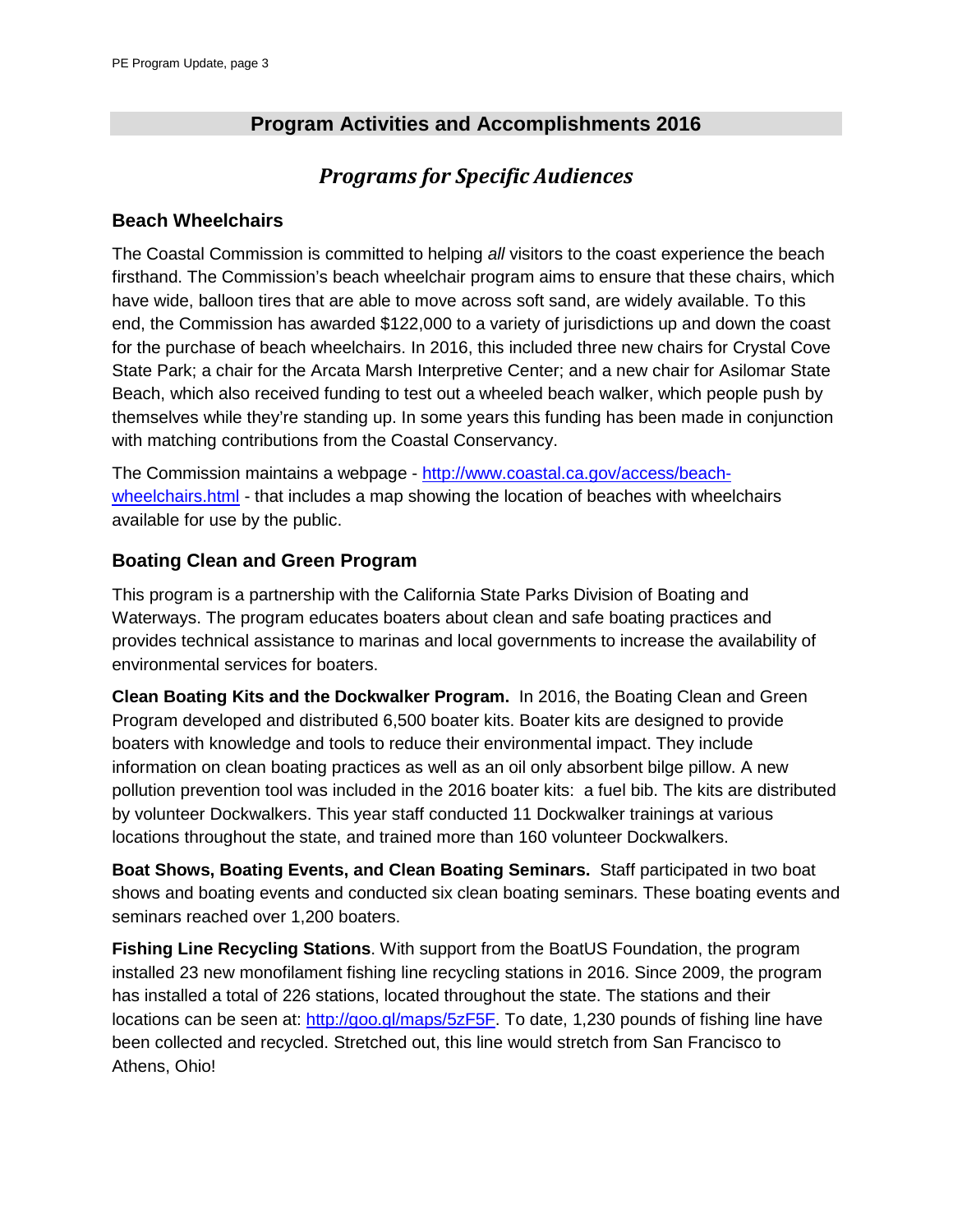**CA Stow It, Don't Throw Project.** Staff is working with the Stow It, Don't Throw It Project to implement a project to build and distribute portable fishing line containers in California. Students create the containers using used tennis ball cans. The cans are then distributed for free to fishermen to hold old fishing line until they can get to a recycling collection site or a secure trash can. Since 2015, 2,200 containers have been constructed by students from 40 schools and groups, and distributed to fishermen by the students, Boating Clean and Green staff, and partners.

**On-Board Fishing Line Recycling Program**: Staff in partnership with the Greater Farallones and Monterey Bay National Marine Sanctuaries, expanded its onboard fishing line recycling program. This program began as a pilot in 2014, in partnership with the Santa Barbara Harbor, and its charter vessel, Stardust. The pilot was successful. Installation and service provided by this container was convenient and a big hit with fishermen. To date, more than 30 pounds of fishing line has been collected and properly recycled on the Stardust vessel.

Currently, two Santa Barbara charter boats have onboard recycling containers. Based on this pilot project and feedback from the harbor and Stardust staff, staff partnered with the Greater Farallones and Monterey Bay National Marine Sanctuaries to expand this program in the Bay Area. To date, the program has worked with 16 charter companies and installed 20 on board fishing line collection containers.

**Changing Tide Newsletter.** The Changing Tide Newsletter focuses on new trends in clean boating practices and environmental services for boaters statewide. It is published jointly by the three chapters of the California Clean Boating Network (a forum of members of from the boating industry, government agencies, and environmental groups). In 2016 the program distributed three issues of the Newsletter (8,000 copies each).

**Marinas and Yacht Clubs Oil Spill Preparedness Workshops**. The Marinas and Yacht Clubs Spill Response Communication Packet is designed to help boating facilities access needed information in the event of an oil spill. The Packet was developed by a working group led by Boating Clean and Green staff and was comprised of representatives from Office of Spill Prevention and Response (OSPR), the Coast Guard, California Office of Emergency Services (CalOES), the Port Captains and Harbormasters Association, Marina Recreation Association, the Clean Marinas Program, Pacific Inter-Yacht Club Association, and the San Francisco Bay Conservation and Development Commission. .

In 2016, Boating Clean and Green staff, OSPR and CalOES conducted two workshops for boating facilities in Stockton and Newport Beach to introduce the Packet. The workshops were attended by 60 marina and yacht club operators (Strategic Plan Action 2.3.2).

**Coastal Cleanup Day for Boating Facilities**. This year, 34 boating facilities participated in California Coastal Cleanup Day, involving 700 volunteers, who cleaned 43 miles and collected 17,084 pounds of trash and recyclables on land and from 55 vessels (kayaks, canoes and dinghies). Thirty-one percent of the volunteers brought their own reusable cleanup supplies. (Strategic Plan Actions 7.2.4 and 7.3.1)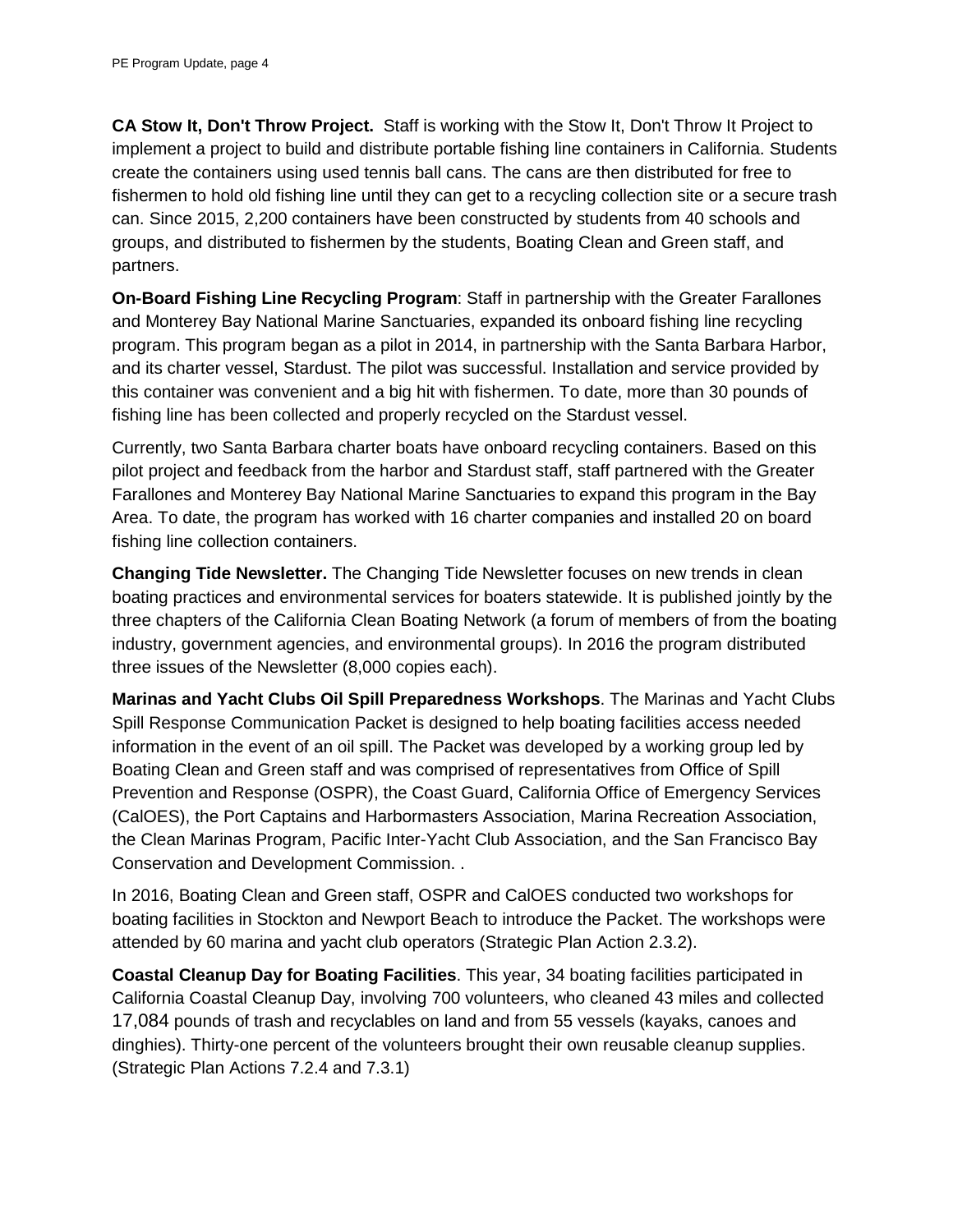**Aquatic Invasive Species Prevention Workshops.** In order to increase awareness about the impact of aquatic invasive species (AIS) and prevent their spread, staff and partner organizations offered three workshops in Oakley, Santa Cruz, and Modesto, attended by 77 people. Workshops participants gained an understanding of the impacts AIS have on the economy and environment; learned to recognize AIS in their region; and learned how to take action and prevent spreading AIS by inspecting and cleaning equipment and watercraft. The workshops were co-hosted by California Department of Fish and Wildlife, U.S. Fish and Wildlife Services, the Smithsonian Environmental Research Center, and UC-Davis Romberg Tiburon Center.

**2016 Pilot Online Clean Boating Quiz.** This year staff worked with Sacramento State and the marketing company, Glass Agency, to develop an online quiz. The main goal of this pilot project was to increase clean boating practices among boat owners in the Sacramento, Central Valley and Southern Inland areas of California, where data from the Program's 2011 California Boater Survey indicate that knowledge of clean and green boating practices and regulations is low. Three out of four of boaters from these areas did not know the penalty in California for illegally discharging untreated sewage, and could not identify the oil recycling logo. Nearly all of these boaters reported that their boats leaked oil most or every time they went out.

The pilot project was conducted from June 2016–September 2016. Total quiz completions was 452, more than double the original goal of a minimum of 200 completions. A report about the project, with results and recommendations, will be prepared by the Glass Agency. Once the quiz is revised to incorporate this feedback, it will be launched in other areas of the state.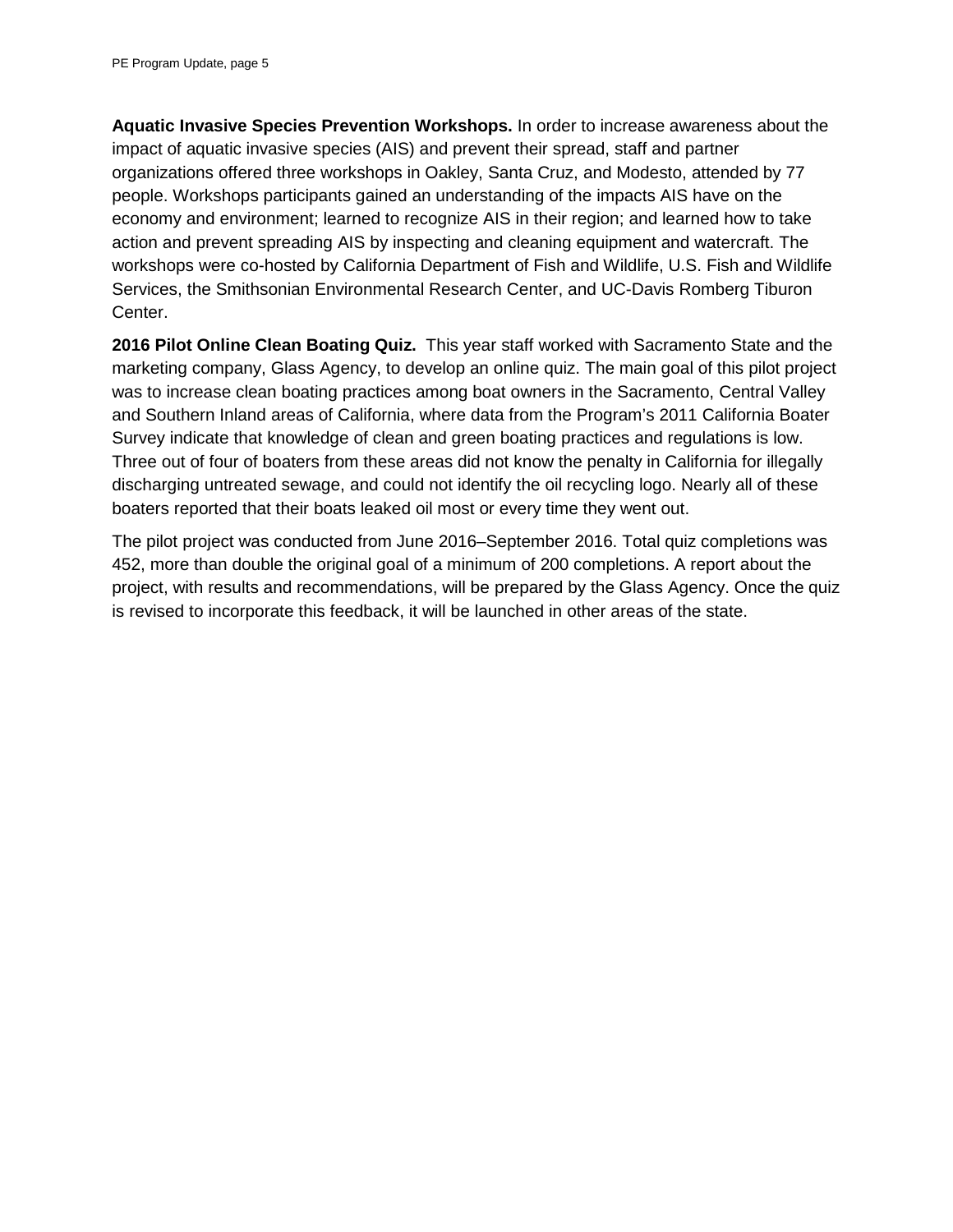## *Programs for Schools and Educators*

#### **Curriculum Resources**

The Coastal Commission supports teachers in educating students about California's coast and ocean through free curriculum resources in print form and online, and teacher training workshops. During the first nine months of 2016, the Coastal Commission's webpages specifically for teachers received more than 54,592 pageviews.

*Waves, Wetlands, and Watersheds* is a science activity guide for teachers, that addresses topics such as endangered species, marine debris, coastal geology, water use, and water quality. This popular guide is aligned to California State Standards for third through eighth grades. It also includes Community Action lessons adaptable for all ages up to and beyond grade 12. Copies of *Waves* are available free to California educators. The book can also be downloaded from the website, as can Spanish translations of the student handouts. To date, 17,046 hard copies of the book have been distributed (including 5,000 printed and distributed by the City of Los Angeles). Coastal Commission staff has held a total of 92 teacher training workshops, directly interacting with 2,023 educators. (Strategic Plan Action 7.3.3)

The **Schoolyard Cleanup Program** provides support to teachers and school groups to do cleanups on their school grounds. Schools unable to take a field trip to the beach or river for Coastal Cleanup Day or an Adopt-A-Beach event are encouraged to do the important work of preventing litter at the source. Teachers may sign up for the program on the Commission's website, which includes extensive related lessons and teacher resources, detailed cleanup instructions, and post-cleanup analysis guidance. The activities of planning and carrying out the cleanup, collecting and analyzing the data, and communicating and acting on the results are directly aligned to the Next Generation Science Standards and support Common Core State Standards as well. A teacher workshop on the impacts of marine debris in the context of the Schoolyard Cleanup Program was held in 2016 at the San Diego Science Education Conference. Since the program's launch in fall 2014, teachers have reported 8,520 students taking part. (Strategic Plan Actions 7.3.1 and 7.3.3)

Staff will soon be releasing a new high school curriculum called **California Coastal Voices**, about coastal science, policy, and management in the context of the issues facing the California coast. The project-based learning units are aligned to the Next Generation Science Standards and Common Core State Standards and encourage students to get involved in issues of importance to their community. Experts in project-based learning have reviewed and are enthusiastic about the curriculum. Feedback continues to be sought from classroom teachers. A workshop on California Coastal Voices was presented in October 2016 at the California Science Teachers Association annual conference in Palm Springs. (Strategic Plan Actions 3.3.3 and 7.3.3)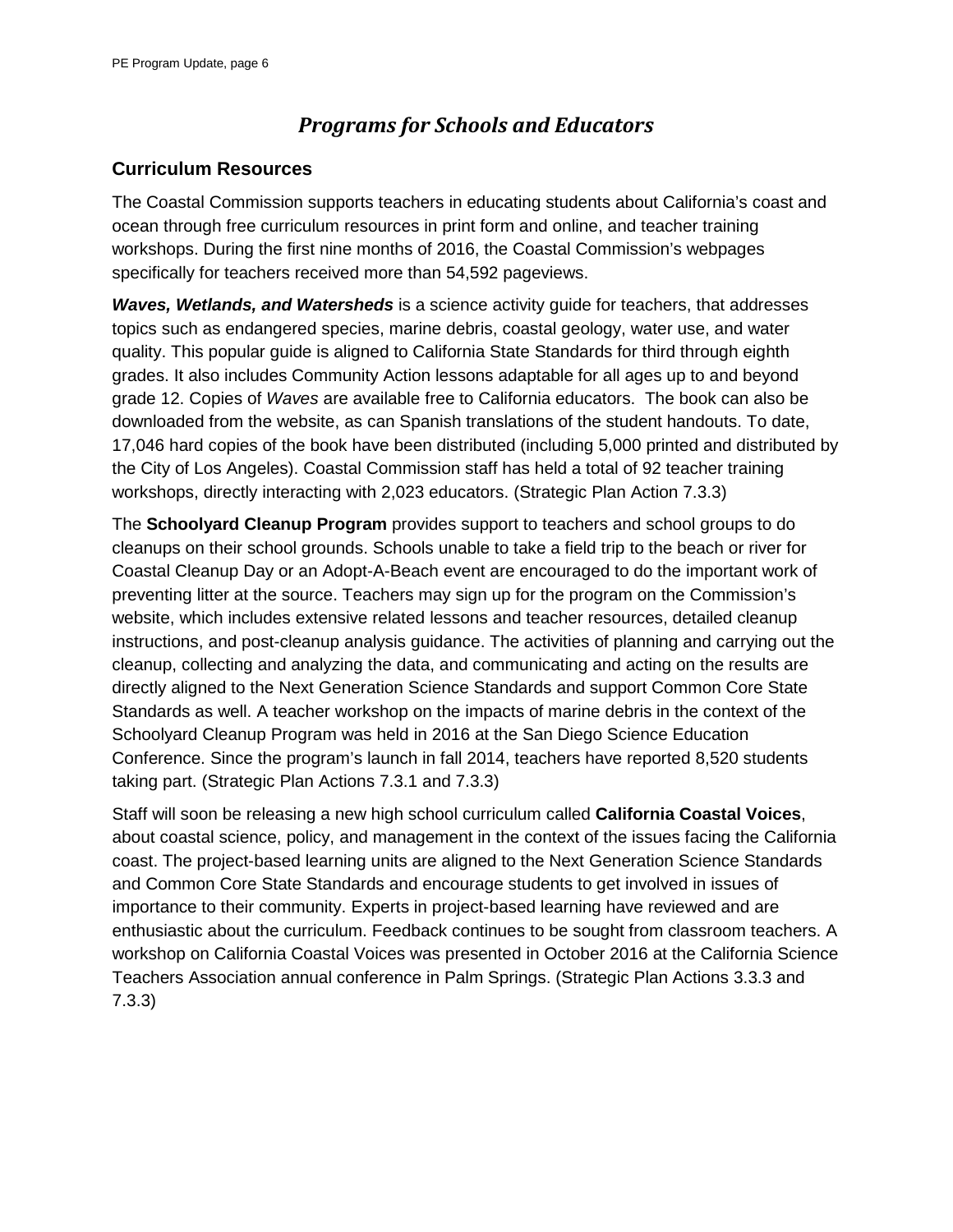#### **Coastal Art & Poetry Contest**

Open annually to California students in kindergarten through 12th grade, this contest's goal is to encourage youth to reflect on the beauty and spirit of California's beaches and ocean, and inspire a greater sense of stewardship for these natural places. Every year, judges select five winners each in art and poetry, and around 40 honorable mentions. Since 2003, students from all over California have submitted 28,511 entries to the contest.

Each year's winners and honorable mentions are shown in a traveling exhibit at venues up and down the coast. The 2016 contest exhibit locations were Channel Islands National Park Visitor Center in Ventura; Point Reyes National Seashore's Bear Valley Visitor Center in Marin County; the Ford House Museum in Mendocino; and, through mid-January, the Seymour Center in Santa Cruz. Some of the 2015 artwork was displayed in front of the Governor's office at the State Capitol in Sacramento in February 2016. Contest prizes were provided by Rubio's Restaurants, Acorn Naturalists, and Aquarium of the Pacific. The Tabula Poetica program at Chapman University provided judging assistance. Artwork from the Coastal Art & Poetry Contest is used in many Commission publications and its website.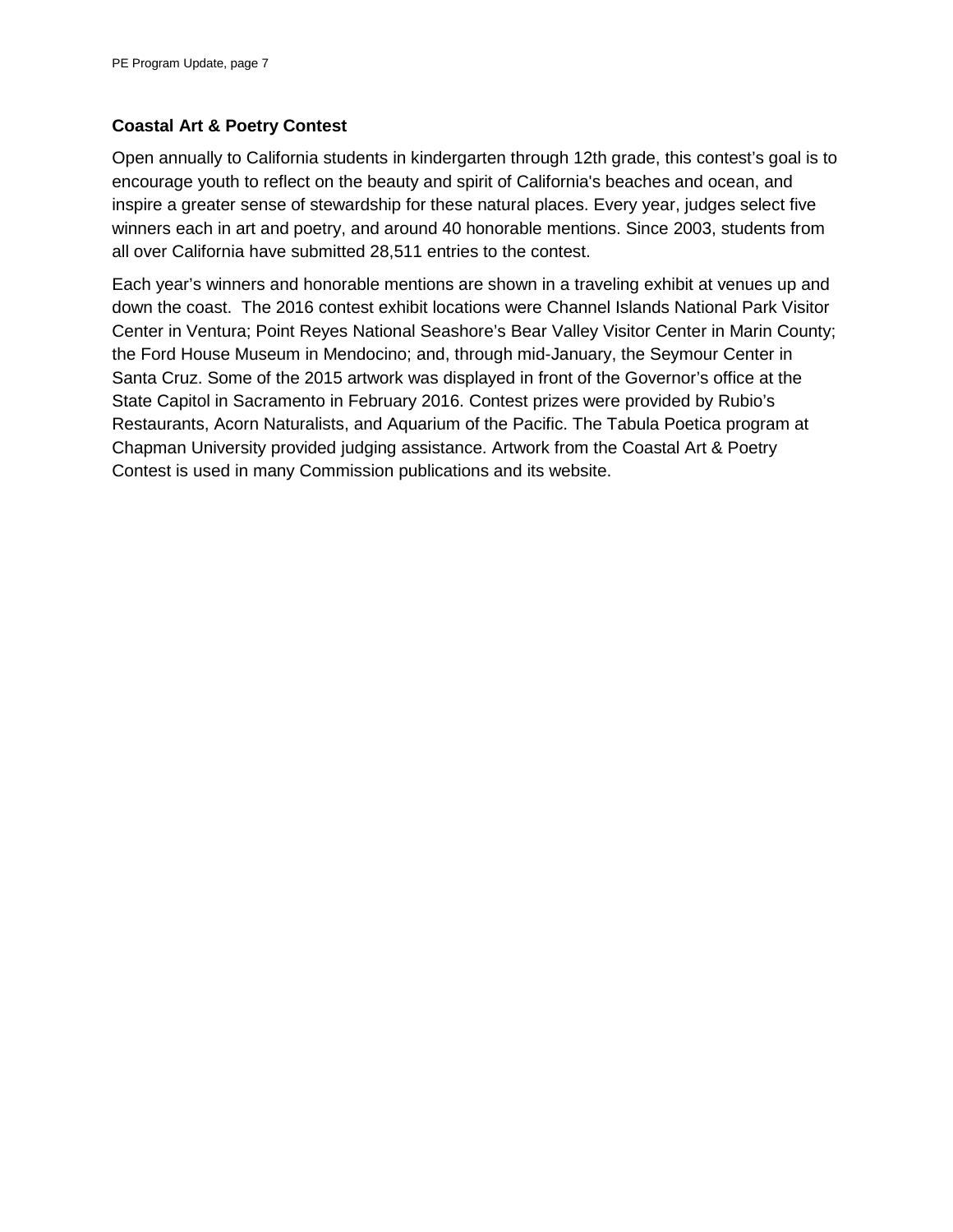#### **Kids' Ocean Day Adopt-A-Beach Cleanup**

This program takes place in six locations: San Diego, Huntington Beach, Los Angeles, Monterey (where students are bused from Fresno), San Francisco, and Humboldt. In all of the locations, the emphasis of this program is on involving students from underserved schools, and often it provides the opportunity for a child's first visit to the beach. The Program includes a school presentation about the ocean, marine debris, and pollution prevention as well as a beach cleanup event. Approximately 7,500 students participated in the 2016 cleanup event, and even more saw the assembly. Students also sat in formation on the beaches to create images and text photographed from the air; in 2016 this "aerial art" featured marine animals accompanied by a "sea change" message. Photos of the aerial images, and an inspiring new short video called "Art for a Sea Change" showcasing the program's aerial images over the years, can be viewed at [www.oceanday.net.](http://www.oceanday.net/)

#### **Whale Tail Grants Program**

The Whale Tail Grants Program awards funds to schools, nonprofit organizations, and public agencies conducting coastal and marine education and stewardship programs throughout the state. The funding for these grants comes from the sales and renewals of the Whale Tail License Plate and beginning in FY2015/16, also from voluntary contributions to the Protect Our Coast and Oceans Fund on the state tax return form. Since the program began in 1998 through June 2016, the Whale Tail Grants Program has awarded \$10.9 million in grants to 609 different projects. The program targets both children and the general public with an emphasis on reaching underserved communities.

Grantees are selected from a broad range of California cities located up and down the state's coast, on the Channel Islands, and from some inland locations as well. This geographic diversity can be seen on an interactive [online map](https://www.google.com/maps/d/viewer?mid=1ScEAsspJq2Mf2Wr1UHylrxWOhxg&usp=sharing) on the CCC website showing all grants that have been awarded throughout the history of the Whale Tail Grants Program (Figure 1).



**Figure 1-Map of Whale Tail Grants Awarded to Date**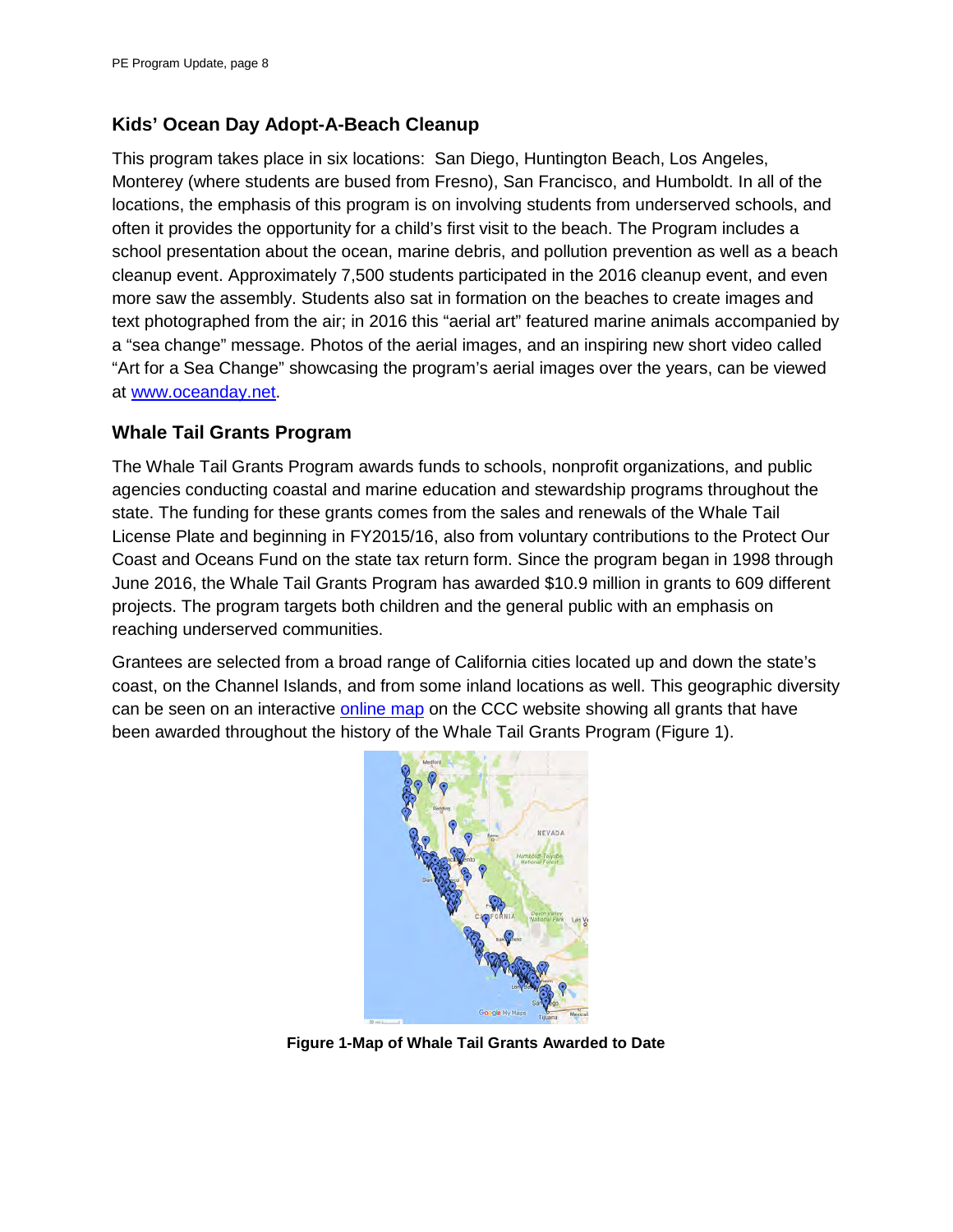There are two categories of Whale Tail Grants: competitive and targeted. Competitive grants are awarded once a year in the early spring and are selected from a large number of proposals that are submitted from all over California. Each proposal is evaluated by staff using 12 criteria previously approved by the Commission. These projects tend to be one to two years in duration. Typically there is enough funding for approximately 15% of the total dollars requested. Staff recently solicited proposals for the 2016/17 round of competitive grants.

Targeted grants are awarded once a year in the fall. These grants are for projects that are important to the Coastal Commission because they are outgrowths of Commission programs and/or fulfill key organizational priorities, yet exceed the capacity of the Commission Public Education staff. In order to extend our capacity to implement priority projects, the Commission partners with grantees with aligned missions to carry out these key programs.

In Fiscal Year 2015/16, the Commission awarded \$753,000 to 37 different projects, including several in a subcategory for projects addressing climate change and/or ocean acidification (Strategic Plan Action 3.3.3). Examples of funded activities included: children from very urban, underserved Bay Area schools participated in overnight coastal environmental education programs on the San Mateo coast; students from the Central Valley went to hands-on science and ocean literacy classes on Monterey Bay; Del Norte County students learned how to hatch and release salmon and steelhead trout; the Santa Barbara Natural History Museum provided public programming about climate change science and solutions, adult volunteers and multicultural, underserved students analyzed water quality as part of a citizen science program at Bolsa Chica Wetlands in Orange County; and production of a series of short videos about the California Coastal Trail.

Staff developed and continues to share a guidebook to assist grantees and applicants in conducting program evaluation. The guide is titled "Making Your Program Evaluation Work for You – A Manager's Guide to Evaluating Coastal and Marine Education Programs." The guide is posted on the website at [http://www.coastal.ca.gov/publiced/plate/wtevaluation.pdf.](http://www.coastal.ca.gov/publiced/plate/wtevaluation.pdf)

Recently the staff undertook an analysis of the ethnic diversity represented by people served through the Coastal Commission's Public Education grantmaking. For Whale Tail grants awarded in FY2014/15 (the most recent year for which most projects have already shared results), 11 of the 36 grants served the general population and the other 25 grants served targeted student groups, mostly underserved student groups (Figure 2).



**Figure 2-Grants Awarded in Fiscal Year 2014/15**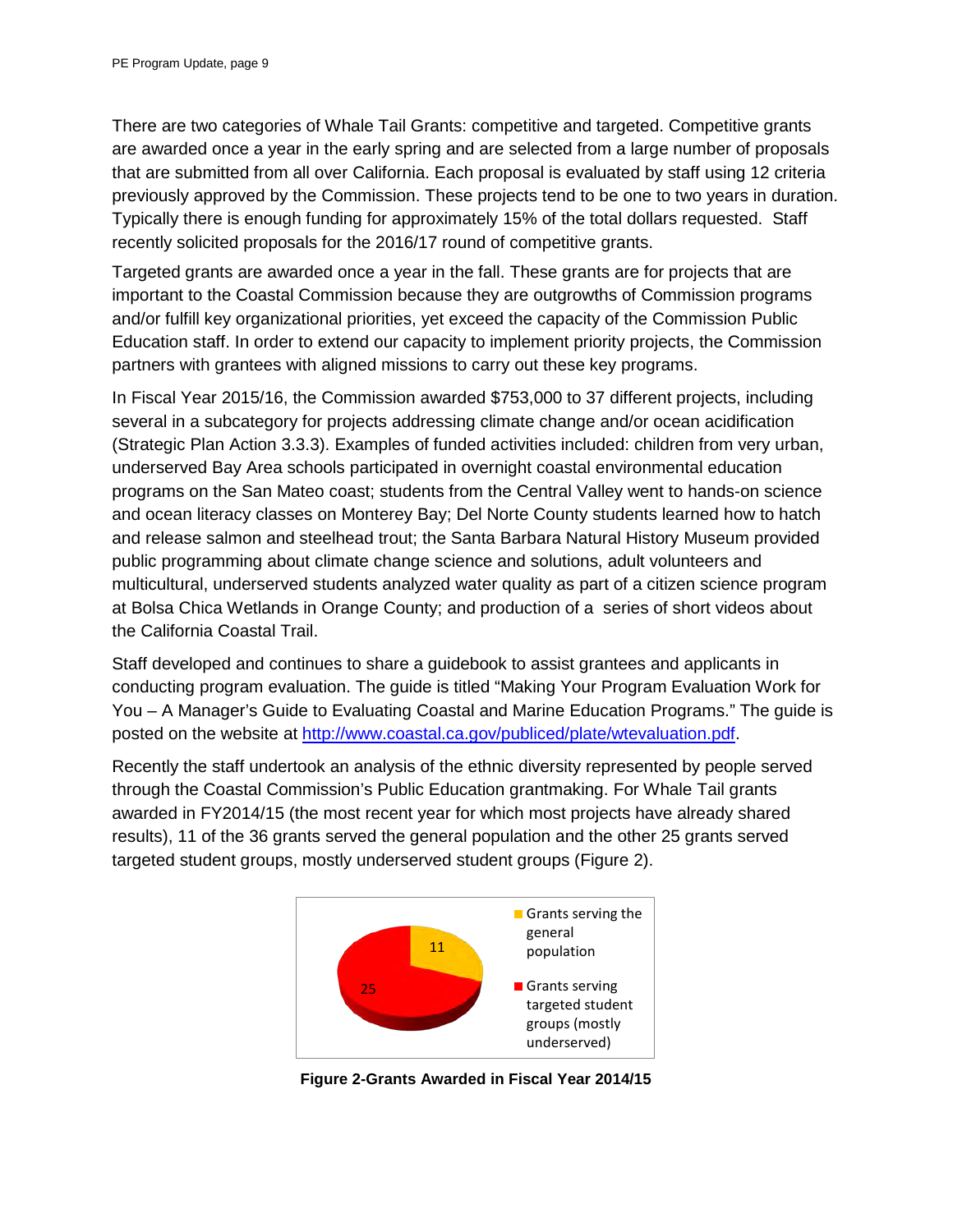Of these 25 grants reaching primarily underserved student groups, seventy percent of the participants were non-white. Specifically, an estimated 51% of the students were Latino, 30% were Caucasian, 9% were Asian or Pacific Islander, 6% were African-American, approximately 1% were Native American, and an estimated 3% were in another category (often more than one race) (Figure 3).



Comparing this data to the overall ethnic makeup of the state in 2015 (Figure 4), in 2014/15 we reached proportionally more students from Latino populations (50% of target audiences versus 39% in population), fewer students of Asian or Pacific Islander decent (9% versus 14% in population) fewer Caucasian students (32% versus 38% in general population), and equivalent proportions of students of African-American, and Native American descent.



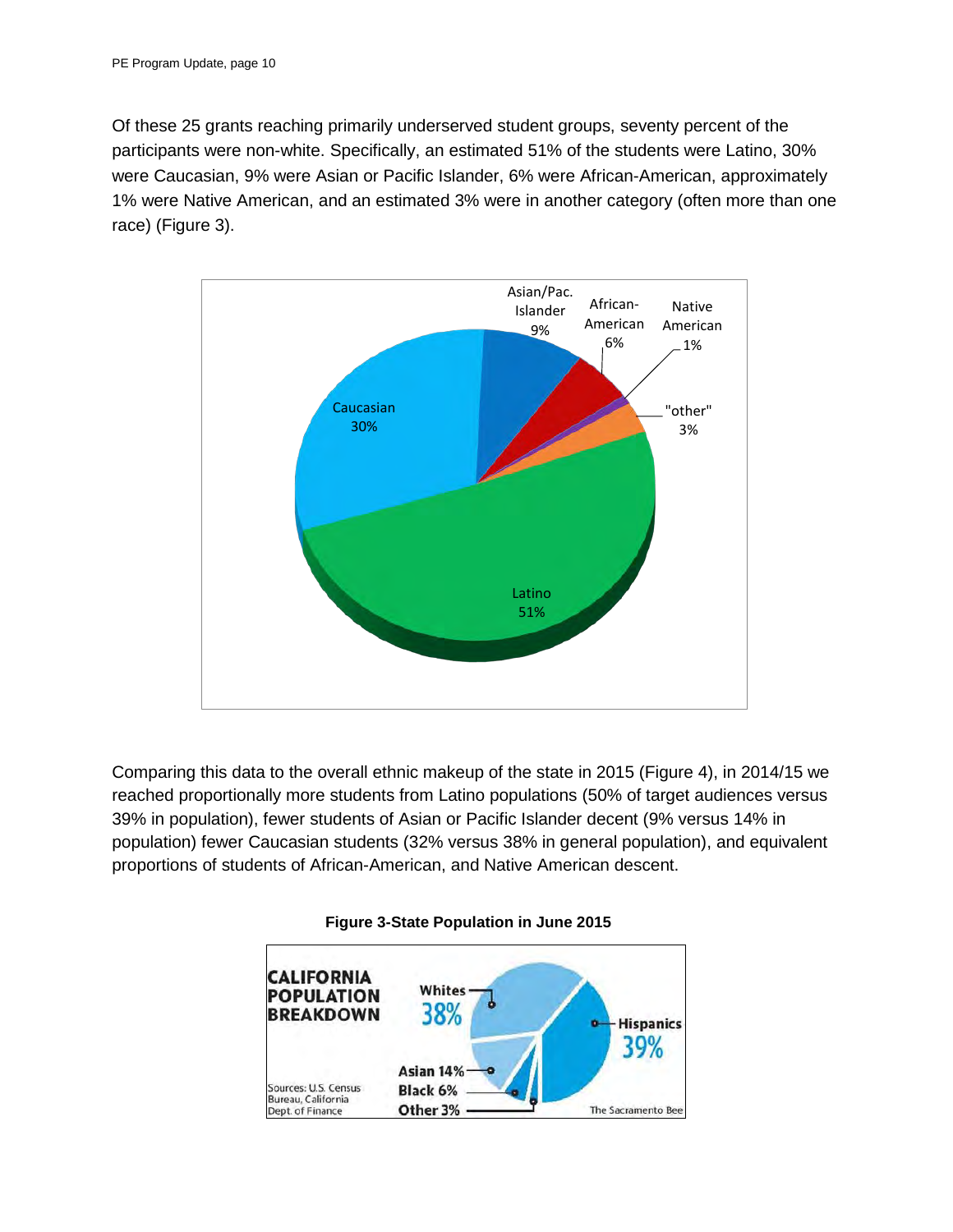## *Programs for the General Public*

#### **California Coastal Cleanup Day (CCD)**

Over the past several years, the Commission staff has expanded outreach and significantly grown the annual California Coastal Cleanup Day event. The results have been spectacular – in 2016, the Coastal Cleanup Day program hosted the most cleanup sites across the broadest geographic range in its history: 922 individual cleanup locations across 54 counties. A total of 53,575 volunteers took part in the event, maintaining Coastal Cleanup Day's status as the state's largest annual volunteer event. (Strategic Plan Actions 7.2.5 and 7.3.1)

In addition to its strong support in coastal counties, the Cleanup Program continues to recruit participants from inland areas to clean creeks, rivers and lakes. These volunteers help to illustrate one of the event's messages – that we are all connected to the coast and ocean by our rivers, streams and storm drains. In 2016, 16,332 volunteers cleaned rivers and waterways within inland counties, removing 338,097 pounds of debris, while many more cleaned inland shorelines within the coastal counties. Combined with those coastal counties, Coastal Cleanup Day volunteers removed 649,759 pounds of debris from the state's coast and inland shorelines. This equaled 8.4 pounds of debris per coastal volunteer versus almost 21 pounds per volunteer within the inland counties, a huge discrepancy that speaks to increased efforts in inland counties, where illegal dumping adds a significant amount of weight to the debris totals collected during the cleanup. It also indicates another continuing impact of the state's drought, as volunteers along inland shorelines were able to reach legacy debris that had been under water in previous years.

Looking back over the history of the program helps to highlight the cumulative benefit of this program to the health of the coast and ocean. Since the Coastal Cleanup Day Program's inception in 1985, over 1.4 million volunteers have helped remove almost 23 million pounds of debris from California's coast, ocean, and inland shorelines. (Strategic Plan Action 7.2.5)

**Coastal Cleanup Day Publicity.** Publicizing the Cleanup is a major aspect of the work that Commission staff undertakes each year. Making sure that the public knows that the Cleanup is coming up and how important it is that they take part is a critical step that allows the Commission to support local partners and increase the connection between the Cleanup and the Commission.

In 2016, the Commission undertook a new publicity campaign that focused on the single biggest contributor to the trash volunteers pick up every year: cigarette butts. The Commission worked with a pro bono ad agency, Gyro LLC, to develop a campaign that not only highlighted the impact of cigarette butts on coastal and marine environments, but also provided instant education about how trash can travel from inland areas to end up along the coast and inland shorelines. The campaign featured pictures of cigarette butts on the coast or on a riverbank with word bubbles over them with the captions "Flicked in Union Square," "Flicked along L Street," or similar words to help indicate that the cigarette filter the audience was seeing originated far from where it had been found. Gyro also created editable versions of the artwork, which coordinators personalized for their region.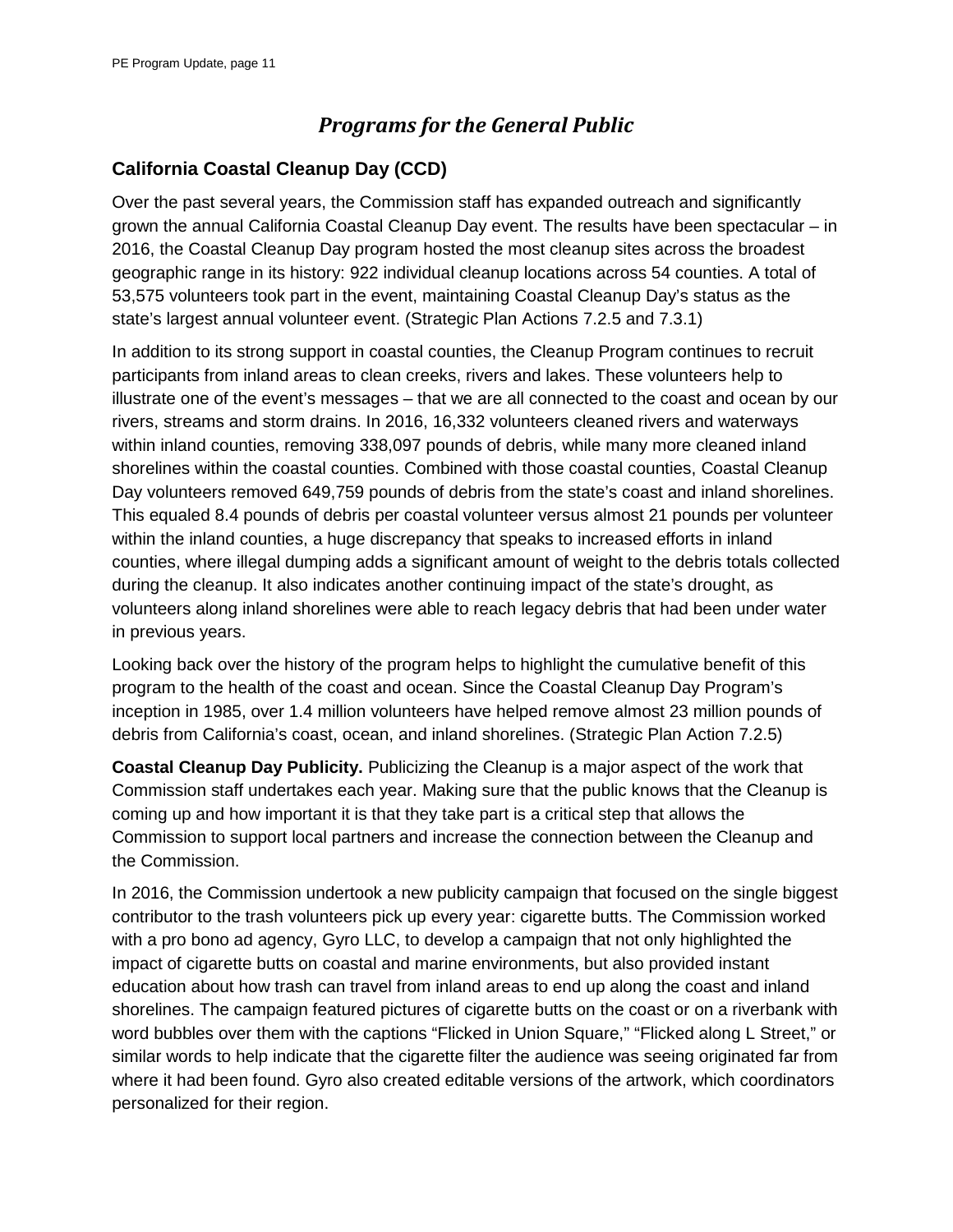Campaign posters and postcards were printed in both English and Spanish, and distributed to local coordinators across the state. Staff and local coordinators also shared the images widely across social media, and can be viewed on the Coastal Cleanup Day webpages, found here: [www.coastalcleanupday.org.](http://www.coastalcleanupday.org/)

Staff continued to refine a new tool for publicizing and growing the Cleanup – the Commission's on-line map showing every cleanup location in California. Working with the Commission's IT staff, Commission staff researched the locations of each cleanup site, gathered the information necessary for volunteers to know how to register for that site, and then mapped the cleanups using the template previously developed by the Commission for its "Your Coast" beach access map. The map was a powerful and valuable tool for volunteers and organizers across the state, providing a simple, one-stop approach to connecting volunteers with their cleanup location.

**Corporate Partners in CCD.** The Coastal Cleanup Day Program once again enlisted strong corporate partners, which greatly assisted CCD outreach efforts. Crystal Geyser Alpine Spring Water continued as lead sponsor for the event. In addition to their financial support, Crystal Geyser provided free water, primarily in gallon-size containers, in 42 Coastal Cleanup regions, covering almost all of the Cleanup volunteers. This is a crucial benefit that helps local coordinators immensely. Crystal Geyser was joined by continuing sponsors Rubio's Fresh Seafood Restaurant (who again provided coupons for free tacos or kid's meals to every single volunteer), NOAA, CalOES, Oracle, the Whale Tail® Ecoplate, Union Bank, California State Parks Foundation, Ocean Conservancy, and an array of in-kind and media support from partners around the state.

**BYO for CCD**. The Commission staff launched a program in 2010 that has grown significantly since then known as "BYO for CCD." In recognition of the need to reduce the amount of waste created by the event itself, the Coastal Cleanup Day Program asks volunteers to bring their own reusable cleanup supplies from home, rather than relying on the single-use disposable plastic items available at cleanup locations. Whenever possible, the Commission and partner organizations also provide reusable supplies like buckets and gardening gloves for volunteer use. The initiative has been a great success and has grown each year it has been in place, as more volunteers hear the message and more local coordinators gather enough reusable supplies to make the plastic bags and gloves unnecessary. Staff estimates that about one half of all participants in the 2016 Cleanup either brought a reusable item from home or were able to use reusable Cleanup items provided at their site. The initiative is helping to reduce the environmental footprint of the Cleanup while educating volunteers about simple lifestyle changes that cumulatively can have enormous, positive benefits to coastal and marine environments. (Strategic Plan Action 7.3.2)

**CCD Survey.** Commission staff has again surveyed Coastal Cleanup Day volunteers about their experience in order to continue to improve the event and learn about the overall impact of the cleanup. Results from the survey are still coming in as of this report, so staff will provide a verbal update during the November meeting presentation.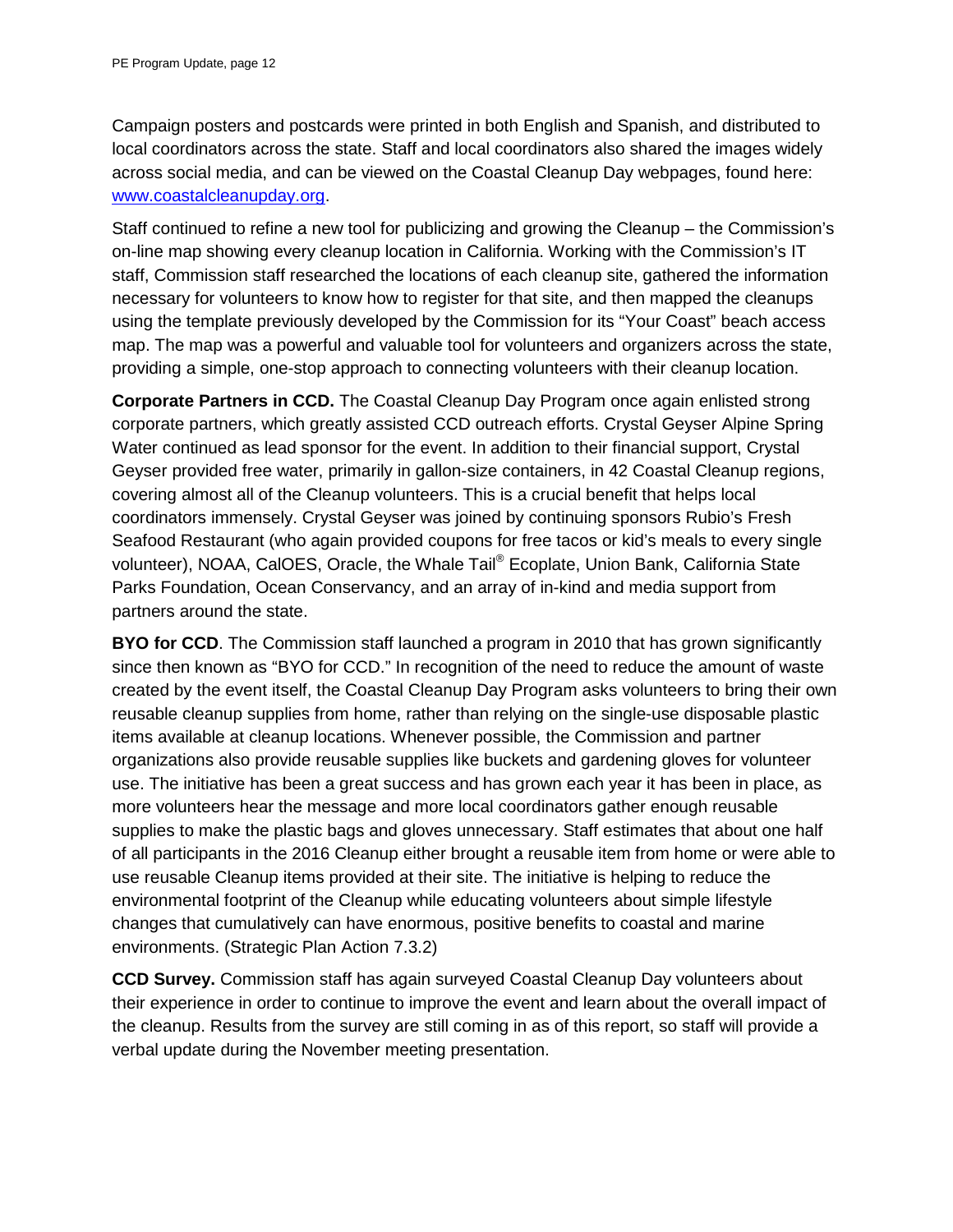#### **Adopt-A-Beach Program**

The Commission staff has continued to improve the Adopt-A-Beach Program, connecting volunteers with the resources they need to organize their own cleanups and become environmental stewards in their local communities. The program has strong participation in the 15 coastal counties and in recent years has expanded into Alameda and Contra Costa Counties. Each of our 50 beach managers assists groups in conducting cleanups at their "adopted" beach, helping to bring more than 25,000 people to an Adopt-A-Beach Cleanup in 2016, contributing nearly 50,300 volunteer hours. (Strategic Plan Action 7.2.5)

Each group that participates in three or more cleanups (or just one cleanup for school groups) through the Adopt-A-Beach program is recognized on the Commission website and receives a certificate acknowledging their participation in the program and thanking them for their contribution.

#### **Coastweeks**

Commission staff serves as the California coordinator for Coastweeks. California celebrates Coastweeks starting on Coastal Cleanup Day and over the following three weeks. The staff creates an online calendar of events that are connected to the ocean, coast, and inland waterways, occurring throughout the state. In 2016, the on-line calendar included 363 events.

#### **Community-Based Restoration and Education Program (CBREP)**

The Commission staff continued its work on the Community-Based Restoration and Education Program at Upper Newport Bay, begun in 2001. To date, the program has engaged over 23,700 volunteers, who together have restored more than 15 acres of coastal salt marsh, riparian and coastal sage scrub habitats. Volunteers have planted over 26,000 native plants (the vast majority of which were propagated in an on-site native plant nursery) and removed over 49 tons of invasive plant material (not including material left on site).

2016 programming worked on maintaining and expanding current restoration sites. Volunteers who attended restoration events represented schools, community groups, and corporations through such varied groups as Chapman University, Saddleback College, UC Irvine, Orange County School of the Arts, Estancia High School, Starbucks, Hyatt, Master Gardeners, Newport Bay Conservancy, and Scouting troops.

Staff continued building its program to recruit and train college interns, who act as leaders for community habitat restoration events. Students from diverse backgrounds receive training in volunteer event management, environmental education, and ecological restoration techniques. In 2016, CBREP engaged 23 interns from UC Irvine Center for Environmental Biology, Chapman University, and Saddleback College. The recruitment and training of these student leaders increases the program's capacity to act as a resource for engaging the community with their local environment and ways they can protect and restore it. The students receive invaluable real world experience as environmental leaders in their community.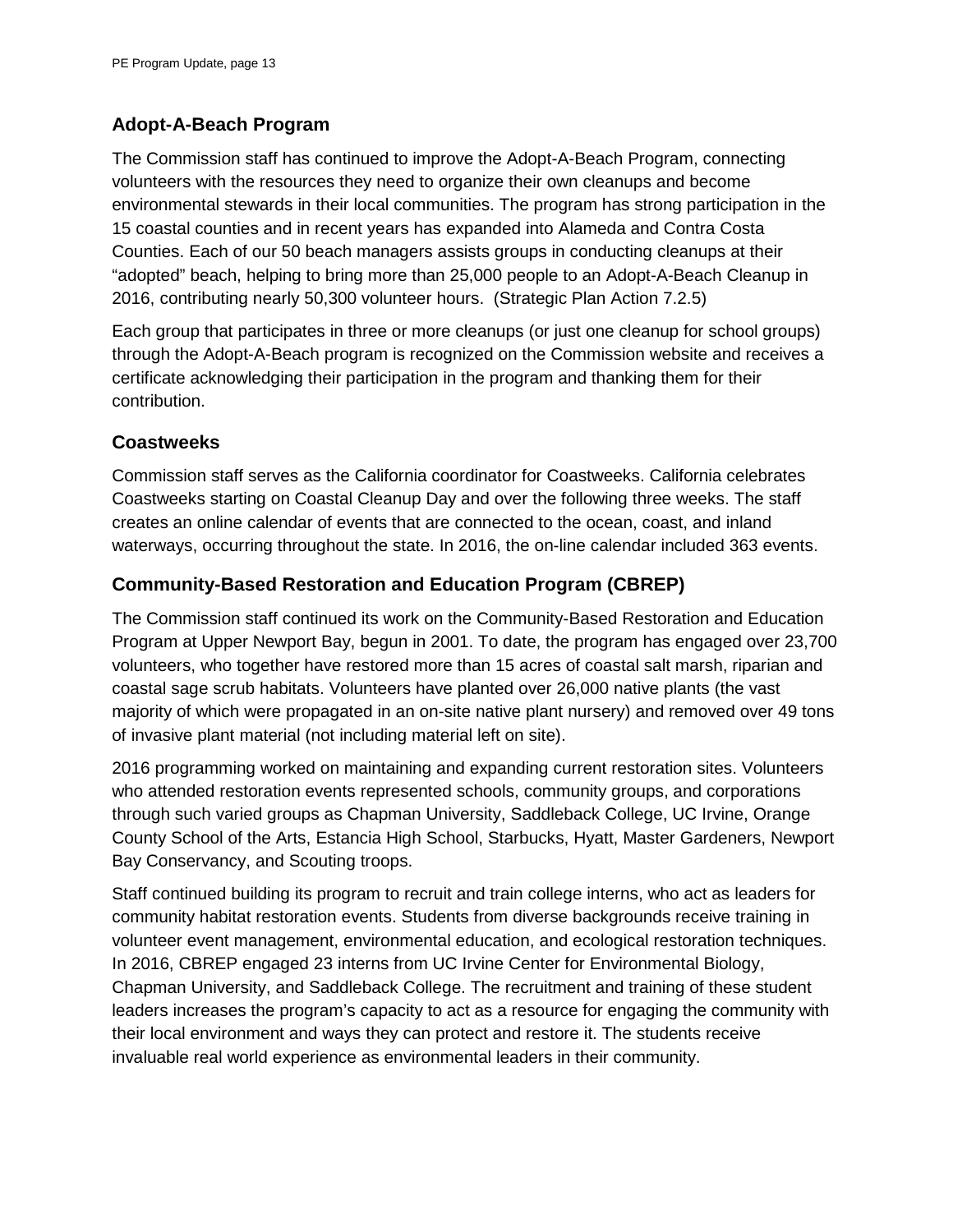Program staff also is working on a restoration site monitoring report that details the first four years of data collected on the current active work site, called Newport Valley. The report will share details about the successes and challenges of this restoration work, and will detail native and invasive plant coverage as well as the evidence of wildlife, human impacts, and soil quality. Staff will use the findings to adjust restoration plans as needed to improve future success. The monitoring report will be updated each year as new data is collected. The report is scheduled to be made public by the end of December 2016.

**CBREP High School Curriculum**. Staff continued to distribute the CBREP high school curriculum, called "Our Wetlands, Our World." The curriculum is aligned to the State Science Content Standards, and focuses on the history and ecology of Upper Newport Bay; the effects of urbanization, invasive species and loss of biodiversity; and the importance of restoration and stewardship. Staff continued to make available "Our Wetlands, Our World" activity kits to allow teachers to borrow materials needed for each activity, and to support use of the curriculum in the classroom and at the Upper Newport Bay.

**Digging In Guide.** The CBREP also continued to distribute "Digging In: A Guide to Communitybased Habitat Restoration." The Guide explains the basic steps of information gathering, site selection, project implementation, monitoring, maintenance, and working with volunteers.

#### **Ocean and Coastal Photography Contest**

In 2016 the Commission continued its successful partnership with the Thank You Ocean Campaign to co-host the Annual California Ocean & Coastal Amateur Photography Contest. Fairmont Hotels & Resorts of California donated overnight stays at luxury hotels for the winners. A panel of judges selected four winning photographs and 16 honorable mentions, and online voters selected their favorite as the "viewers' choice" winner. This year there was a total of 700 entries submitted. All of the winning photographs are featured on the contest website, [http://mycoastalphoto.com.](http://mycoastalphoto.com/)

Staff continued to offer a traveling exhibit of a selection of winning photographs. In 2016, the collection was displayed at the State Capitol Building and the Aquarium of the Pacific in Long Beach.

#### **Other Forms of Public Outreach**

**[Coast4u.org](http://coast4u.org/)**. The Commission's public education web pages provide detailed information on all of the programs, contests, and resources the program offers to the public. They include Coastal Cleanup Day information, downloadable curricular materials and hard-copy request forms; a video lending library; a page in Spanish linking to available Spanish language resources; and interactive maps on topics such as Whale Tail Grant locations, beach wheelchair availability, and available Adopt-A-Beach sites. In the first 10 months of 2016, the Public Education web pages had approximately 466,722 page views.

**Social Media.** Social Media increases awareness, shares content, helps build relationships, draws readers to our other social platforms, advertises PE art, education, campaigns and mission while keeping our existing base up to date on events, milestones, and contests. Staff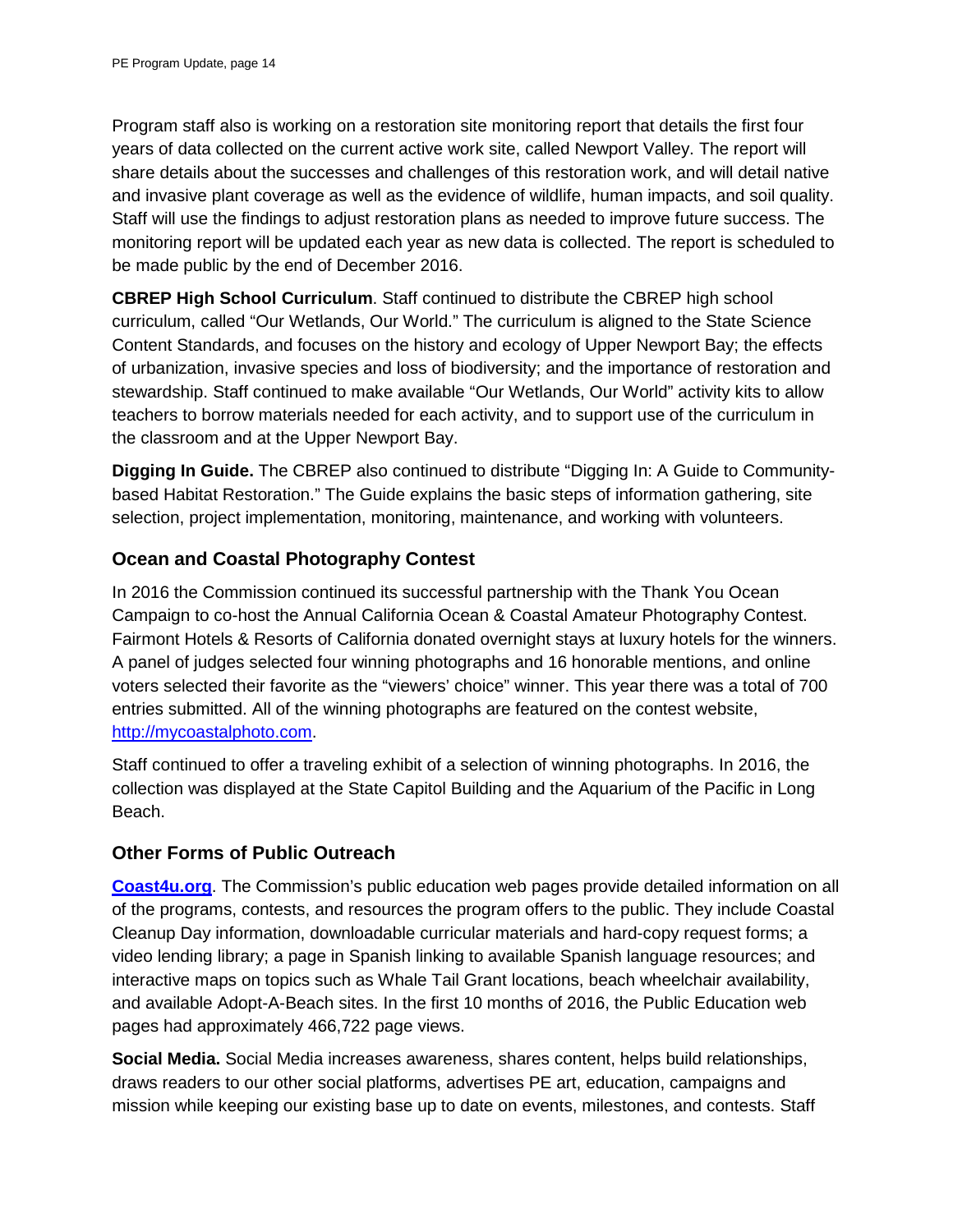also solicits feedback to improve our work. Similarly, we share partners' content, thank Coastal Cleanup Day sponsors, and celebrate pro bono advertising campaign teams as well as those who contribute to the Protect the Coast and Ocean Fund or those who purchase a Whale Tail plate by re-sharing their images and text on Instagram, Facebook, Twitter, and Tumblr.

Social Media has become an essential part of providing California with direct and immediate access to the Commission's Public Education Program. We have continued to improve our social media outreach over the course of 2016 and will continue to do so.

We are growing on every platform: (as of Monday October 3, 2016)

- Tumblr: 40 posts since January 2016
- Facebook: 14,750 people like our page
- Twitter: 19,500+ Tweets/ 9,281 followers/ 19,300+ likes
- Instagram: 575 posts/1,255 followers
- Constant Contact:

**Environmental Fairs and Events.** Each year, staff hosts an educational booth at a number of environmental fairs and events, handing out materials, and talking to attendees. This year, staff exhibited education resources and spoke to 4,739 people at 17 events.

Our 2016 list of events included Monterey WhaleFest, Berkeley Bay Festival, Santa Barbara Earth Day, San Diego County Fair Whole Life Festival & STE(A)M Fair, San Jose State Earth Day, Los Angeles Sanitation Districts Earth Day, State Scientist Day at the State Capitol, California State Fair *Whale Tales* in Sacramento, Sunset Elementary School Environmental Fair, Bureau of Land Management's Discover the Coast event in Point Arena, California Science Education Conference in Palm springs, California's 49th Annual Native American Day.

**Email News Blasts.** Using the Constant Contact email service, we maintain a mailing list of over 21,000 subscribers, who have signed up via fairs, Coastal Cleanup Day, and our website to keep in touch. Our targeted messages include; quarterly updates, grant opportunities, cleanup events, contest announcements and awards, as well as any new program initiatives and education materials.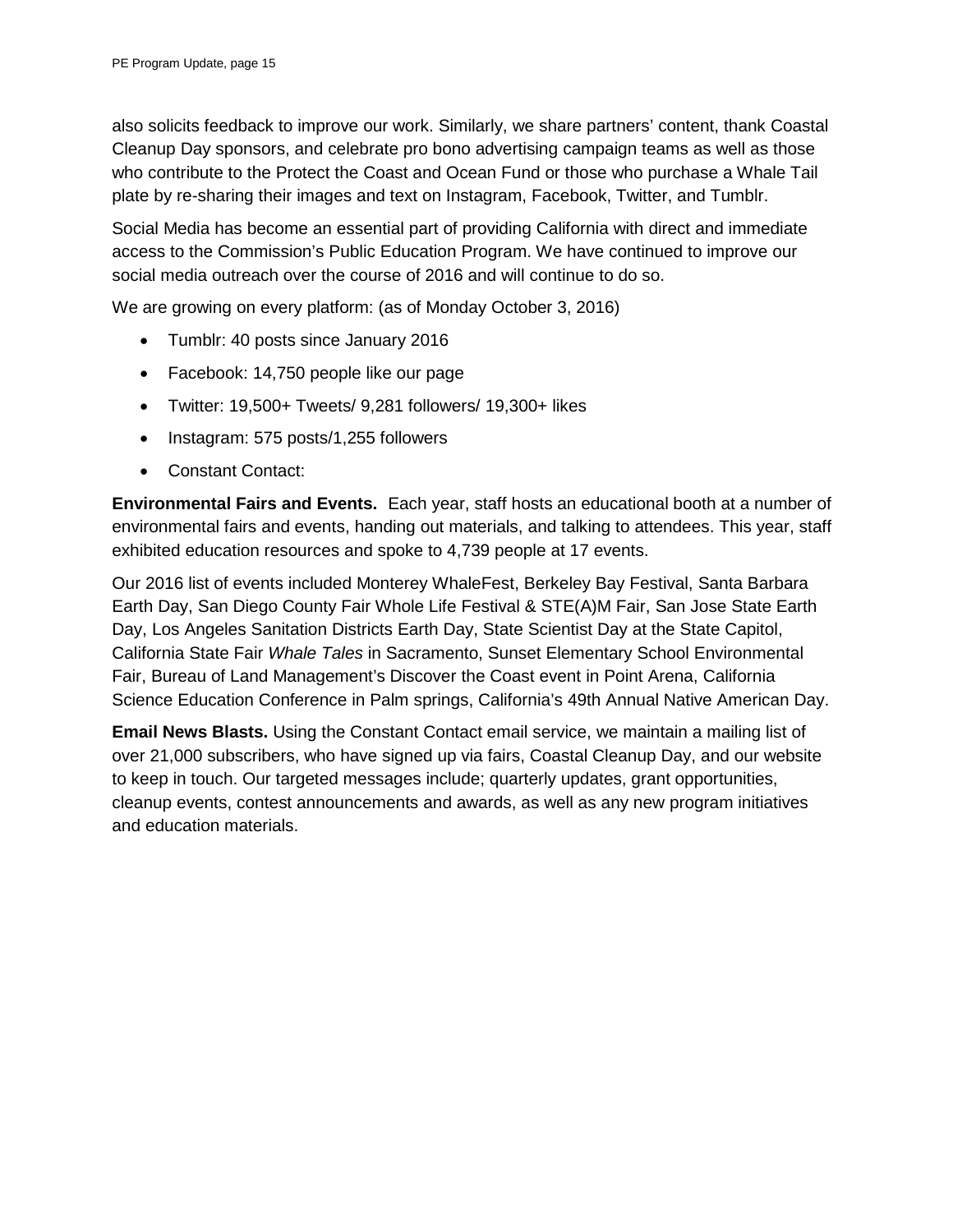## *Policy and Coordination*

Public Education staff participates in a number of groups that focus on policy and broad topics of mutual concern related to environmental education, marine debris, and other issues. Participation in these efforts are helpful in a variety of ways – strengthening and expanding networks, sharing ideas and practices, learning about key trends and initiatives. These groups include the California Environmental Education Interagency Network, Community Resources for Science, and the West Coast Governors Alliance on Ocean Health.

The Marine Debris Alliance (formerly known as the Marine Debris Action Coordination Team of the West Coast Governor's Alliance on Ocean Health), which Commission staff has chaired since 2008, continued its efforts to coordinate and collaborate work on marine debris along the West Coast. In 2016, the Alliance completed work on a number of initiatives, including a report on various policies put in place along the West Coast to address marine debris and evaluating their effectiveness. The Alliance has also launched a new project to assess the usability of NOAA's Marine Debris Tracker app in an effort to both help NOAA improve the user experience of the app and increase data collection across the West Coast and beyond. The Marine Debris Alliance continues to seek new funding and expanded membership as it continues to meet monthly in 2017. (Strategic Plan Action 2.2.10)

## *Funding Sources*

The main sources of revenue for the Public Education Program is the Whale Tail License Plate and the Protect Our Coast and Oceans tax check off. In addition, pursuant to 30012 (c) and via a partnership with the California State Parks Foundation, the Program raises funds through grants, corporate contributions, and other funding efforts. All of the funding sources described in this section implement Strategic Plan Action 7.4.6.

### **[Whale Tail](http://www.ecoplates.com/home.php)® License Plate**

From its launch in 1997 through September 2016 (the most recent data available), a total of 238,784 California drivers had purchased the Commission's [Whale Tail®](http://www.ecoplates.com/home.php) License Plate, and sales and renewal fees had raised over \$91 million for environmental programs - \$26,401,299 to the California Beach and Coastal Enhancement Account (CBCEA) and \$65,241,879 to the Environmental License Plate Fund (ELPF). Each year, the legislature appropriates funds from the CBCEA to the Coastal Commission to carry out Coastal Cleanup Day, Adopt-A-Beach, and other coastal and marine education programs, including grants to nonprofits and local agencies. The CBCEA also funds projects of the State Coastal Conservancy. The ELPF funds a variety of state environmental programs.

The Coastal Commission ran a new marketing campaign over the summer of 2016 to publicize the Whale Tail Plate. The campaign was called "Do the Whale Tail" and included a public service announcement in the form of a "tongue in cheek" instructional dance video featuring actor Jeremy Sisto. "Do the Whale Tail" went viral, garnering over 101,000 views on YouTube. Campaign posters were in BART trains, on Golden Gate Transit buses, and on the Santa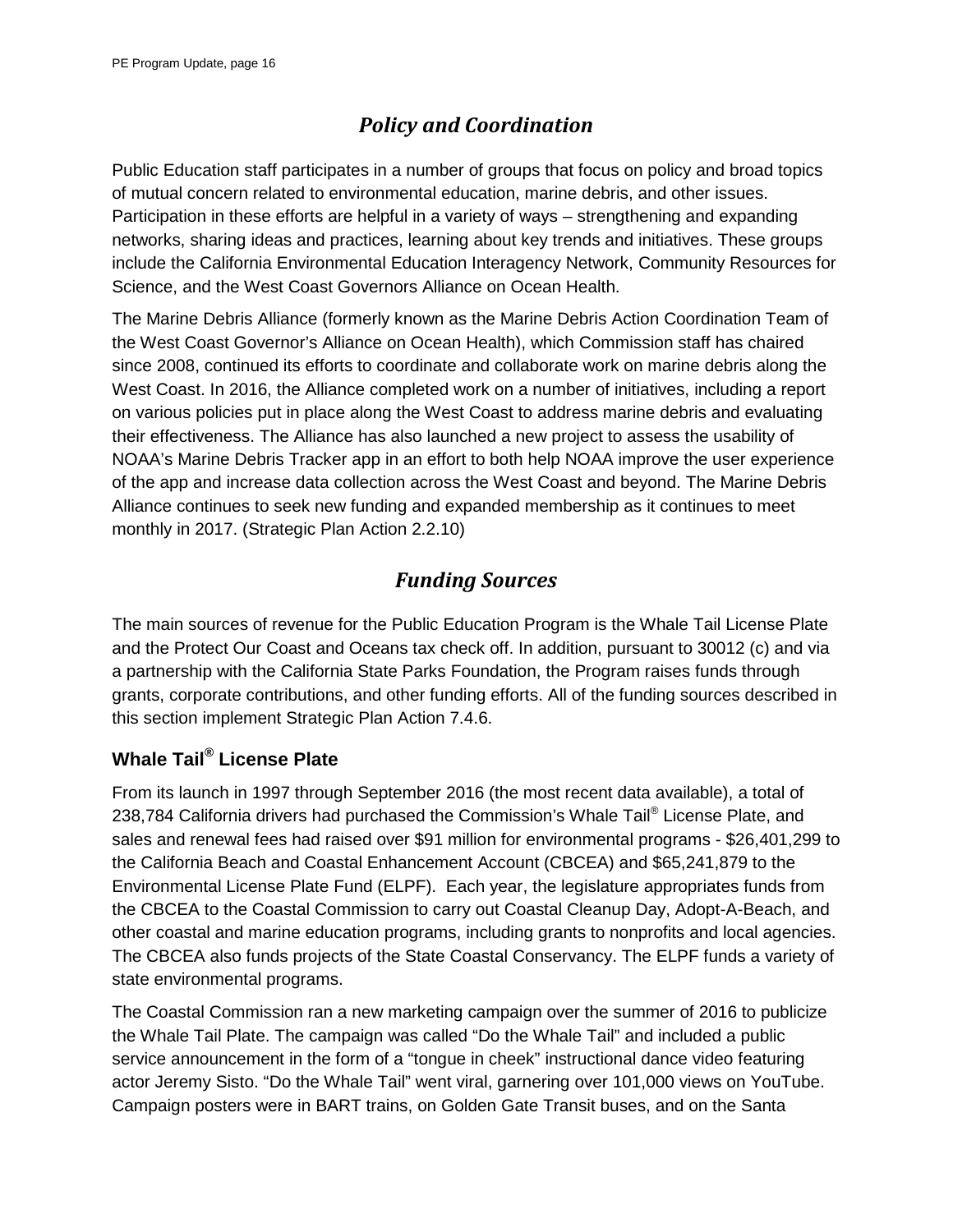Monica Big Blue bus. On-line ads were on OC Weekly, Surfline, The Inertia, YouTube, Twitter, Facebook, and Instagram. In addition, we used our own social platforms to spread the word and invited partner organizations to help with outreach by posting about the campaign to their social media followers.

#### **Tax Check-off Box for "Protect Our Coast and Oceans Fund"**

Beginning in 2014, California taxpayers had the opportunity to check a box and make a donation to the Protect Our Coast and Oceans Fund in the voluntary contributions section of the state tax return. Funds from donations to the Protect Our Coast and Oceans Fund support marine education and coastal stewardship, through the Whale Tail Grants Program.

For 2016, the fund is required to raise \$253,000 in order to stay on the tax form for 2017. Donations have already exceeded that target. As of the end of August, the fund had raised \$276,027 in contributions, and will be on the state tax form for 2017.

This years' ["Check the Coast" marketing campaign](https://www.coastal.ca.gov/publiced/checkthecoast/media.html) featured well-known Californians who support the coast, such as TV journalist Lisa Ling, baseball player Adrian Gonzalez, Lieutenant Governor Gavin Newsom, marine biologist Sylvia Earle, businessman and philanthropist Tom Steyer, actor Eric Balfour, ocean scientist Wallace J. Nichols, and Assemblymember Mark Stone.

The campaign ran between February and May of 2016 and included "out of home" and online components. Check the Coast ads were seen on billboards in South San Francisco, in downtown BART stations, on huge digital screens at the Grove Mall in Los Angeles, and on buses in Marin, San Francisco, and Santa Monica. a website [\(www.checkthecoast.org\)](http://www.checkthecoast.org/). On-line ads were geo-targeted and selected based on performance in past campaigns. Ads ran on Surfline.com, The Inertia, Santa Barbara News Press, OC Weekly, LA Weekly, and the Santa Cruz Sentinel, Google AdWords, Facebook, and Twitter.

Social media was a key element of the campaign. In addition to staff posting extensively about the campaign on PE social media platforms, many of the well-known Californian's who were featured in campaign images have an enthusiastic social media following, and used their own platforms to champion the coast and ocean and encourage donations to the fund. In addition, numerous partner organizations posted on social media on behalf of the campaign, which greatly extended its reach.

#### **Cleanup Day Sponsorships**

The Public Education Program raises funds for California Coastal Cleanup Day through corporate and government partners. A list of sponsorship partners for Coastal Cleanup Day 2015 is included in the section of this report on Coastal Cleanup Day, on page 8.

#### **Other Fundraising Efforts**

The Public Education Program encourages donations to support coastal and marine education programs. To this end, staff maintains a ["Donate/Shop for the Coast"](http://www.coastal.ca.gov/publiced/shop/shop.html) page on the [www.Coast4u.org](http://www.coast4u.org/) website. In addition to making a donation, the public can purchase t-shirts,